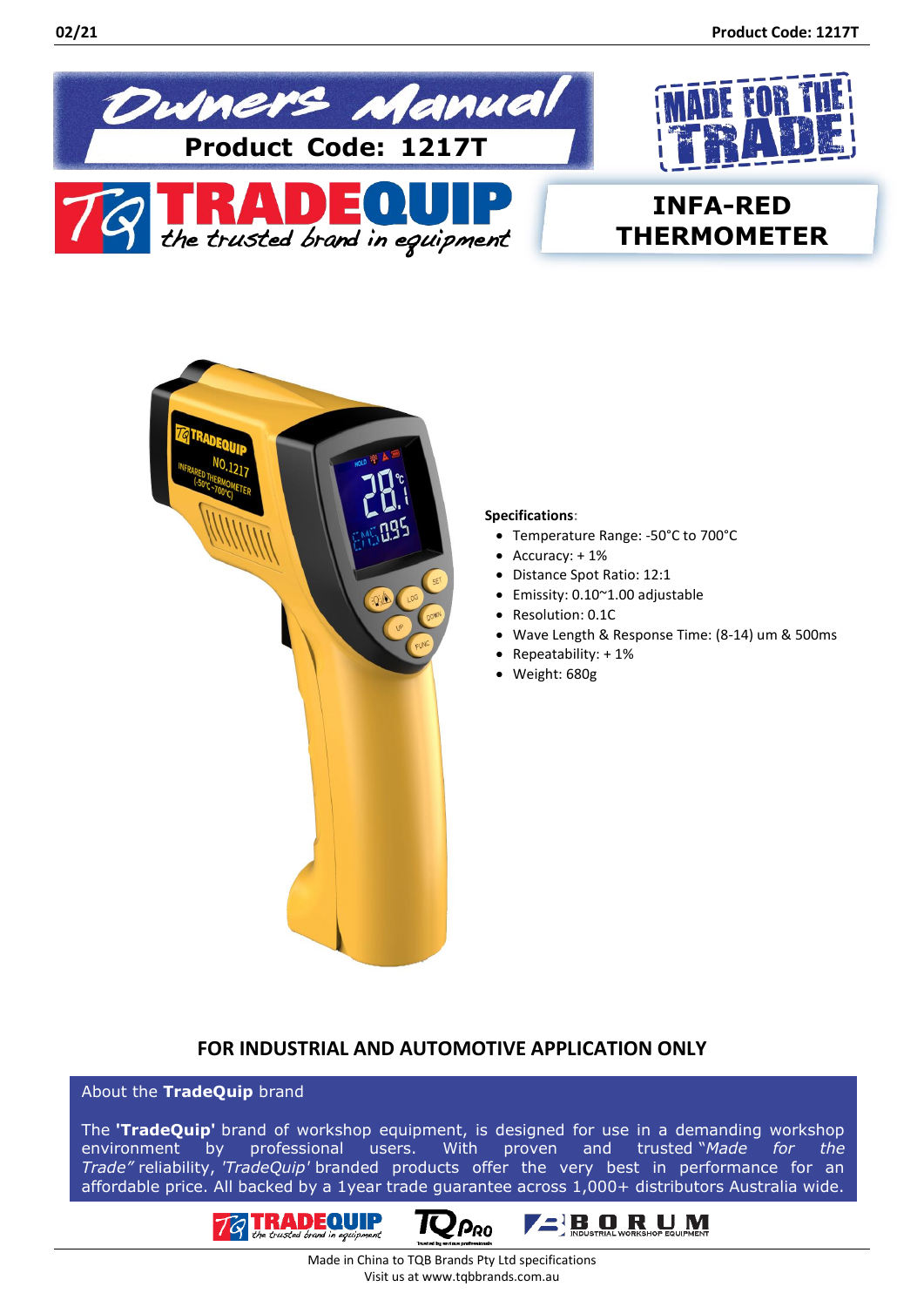## <span id="page-1-0"></span>**WARNING**

#### **IMPORTANT: READ ALL INSTRUCTIONS BEFORE USE**



The instructions and warnings contained in this manual should be read and understood before using or operating this equipment. Do not allow anyone to use or operate this equipment until they have read this manual and have developed a thorough understanding of how this equipment works. Failure to observe any of the instructions contained in the manual could result in severe personal injury to the user or bystanders, or cause damage to the equipment and property. Keep this manual in a convenient and safe place for future reference.

Whilst every effort has been made to ensure accuracy of information contained in this manual, the TQB Brands Pty Ltd policy of continuous improvement determines the right to make modifications without prior warning.

## <span id="page-1-1"></span>**CONTENT**

#### **INTENDED USE:**

For Industrial and Automotive application only. Not suitable for Human or Animal use.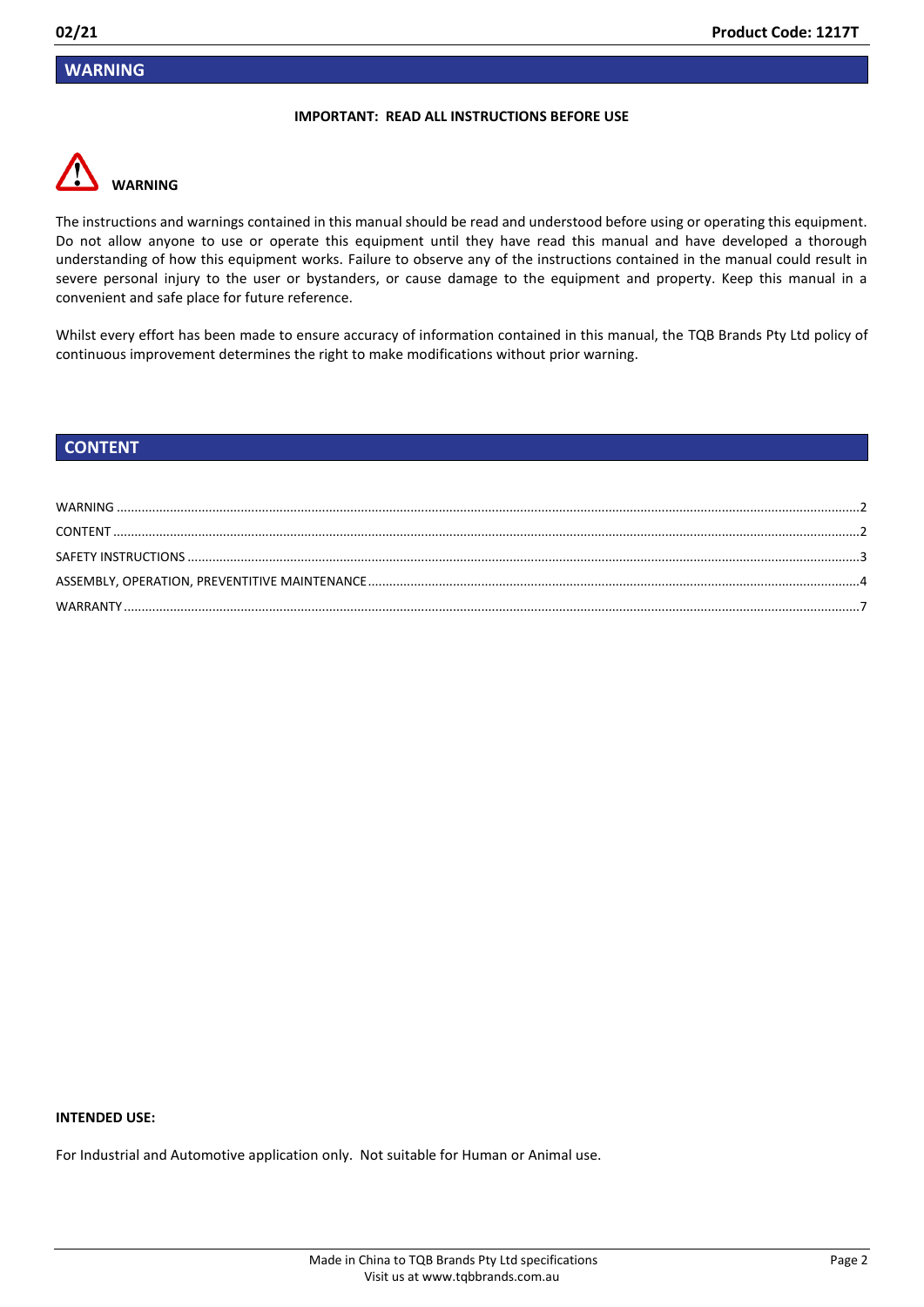## <span id="page-2-0"></span>**SAFETY INSTRUCTIONS**



## **SAFETY OPERATING INSTRUCTIONS**

- FOR INDUSTRIAL AND AUTOMOTIVE APPLICATION ONLY
- Infrared thermometers should be protected from EMF (electro-magnetic fields) from arc welders, induction heaters etc.
- Protect from thermal shock (caused by large or abrupt ambient temperature changes) allow 30 minutes for the unit to stabilse itself before use.
- Ensure unit is protected from static electricity.
- Viewing the laser pointer output with certain optical instruments (eg: eye loupes, magnifiers and microscopes) with a distance of 100mm may pose an eye hazard.
- Viewing the laser pointer output with certain optical instruments (eg: telescopes and binoculars) may pose an eye hazard.
- Do not stare into beam or direct the beam towards another person's eyes.
- Do not direct the beam onto reflective surfaces.
- Avoid positioning the laser such that it may lead to unintentional eye exposure to any potential passing pedestrians/traffic.
- Always switch off when not in use and do not leave unattended. Remove the batteries before storing the infrared thermometer.
- Care must be taken to ensure that the infrared thermometer is not dropped, knocked or damaged during use or storage.
- Only use this device for the purpose for which it has been designed.
- This infrared thermometer product has no serviceable parts. Do not attempt to disassemble or repair.
- Use the right product for the job. There are certain applications for which the Infrared Thermometer was designed. Do not modify the Infrared Thermometer and do not use the Infrared Thermometer for a purpose for which it was not intended.

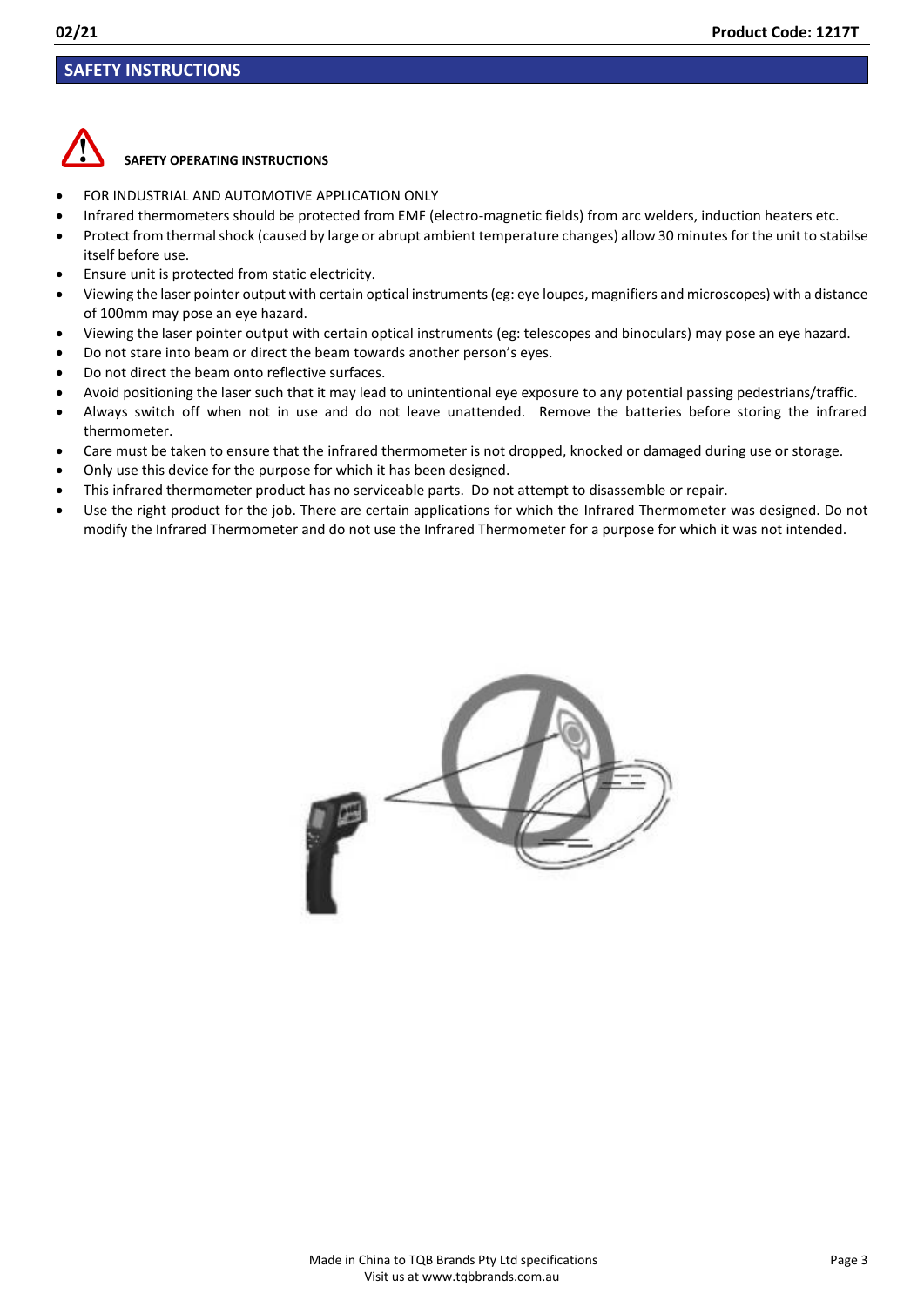## <span id="page-3-0"></span>**ASSEMBLY, OPERATION, PREVENTITIVE MAINTENANCE**

### **1. FEATURES**

The TradeQuip infrared thermometer is compact, rugged and easy to use. Just aim and push the button to read the temperature of the objects surface, which is applicable for various hot, cold, hazardous and hard to reach objects without contact safely and quickly. The information is then displayed on the screen display.



## **2. ASSEMBLY**

Unpacking: Carefully remove the infrared thermometer from the packaging and examine it for any sign of damage. Check the contents against the parts shown below. If after removing the packing material, make sure the product is in perfect condition and that there are no visible damaged parts. The packaging materials (Polyethylene bags, polystyrene etc.), must be disposed of in an appropriate refuse collection container. These materials must not be left within the reach of children as they are potential sources of danger.

#### **3. BEFORE USE**

Prior to each use conduct a visual inspection by checking for abnormal conditions, such as cracked joins and damaged, loose, or missing parts.

#### **9v Battery Installation:**

To install the battery press battery door clip, pull down and forward to open door. Install 9v battery.

#### **Celsius/Fahrenheit:**

Open battery door and push the slide switch to Celsius.

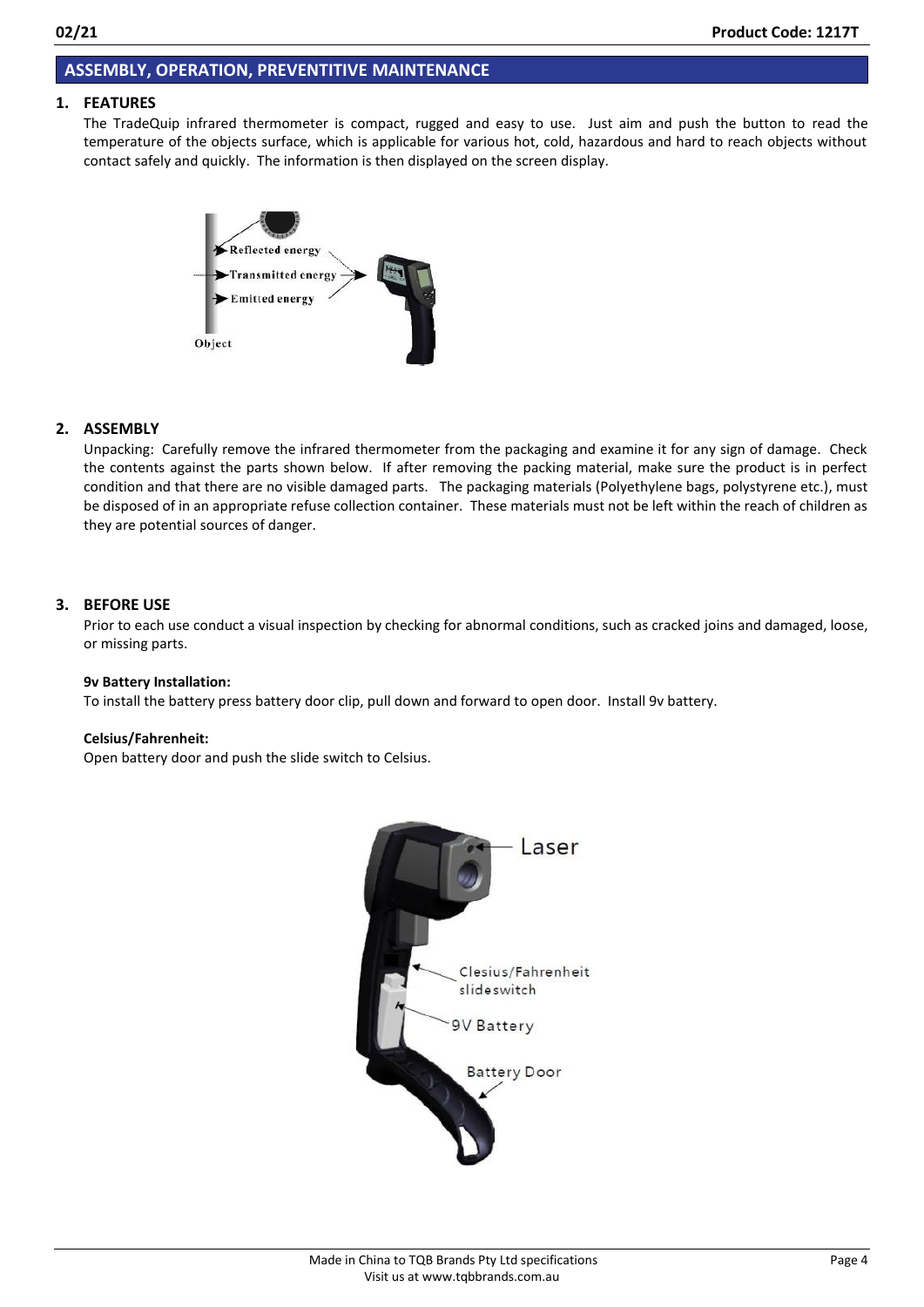## **4. OPERATION**

When taking measurements, pay attention to the Distance to Spot ratio. As the Distance (D) from the target surface increases, the Spot ratio (S) of the area measured by the unit becomes larger. The Distance to Spot ratio of the unit is 12:1. This unit is equipped with a laser pointer, which is used for aiming.



#### **Field of view:**

Make sure the target is larger than the unit's Spot ratio. The smaller the target the closer the measuring distance. When accuracy is critical, make sure the target is at least twice as large as the Spot ratio.

#### **Emissivity:**

Most organic materials and painted or oxidized surfaces have an emissivity of 0.95 (pre-set in unit). Inaccurate readings will result from measuring shiny or polished metal surfaces. To compensate, cover the target surface with masking tape or flat black paint. Measure the tape or painted surface when the tape or painted area reach the same temperature as the material underneath.

#### **Operating the Unit**

Pull the trigger to turn on the unit. Aim at the target surface and pull the trigger, the temperature will be shown on the LCD. This unit is equipped with a laser pointer, which is only used for aiming.

#### **Locating a Hot Spot**

To find a hot spot, aim the thermometer outside the area of interest, and then scan across with an up and down motion until you locate the hot or cold spot.

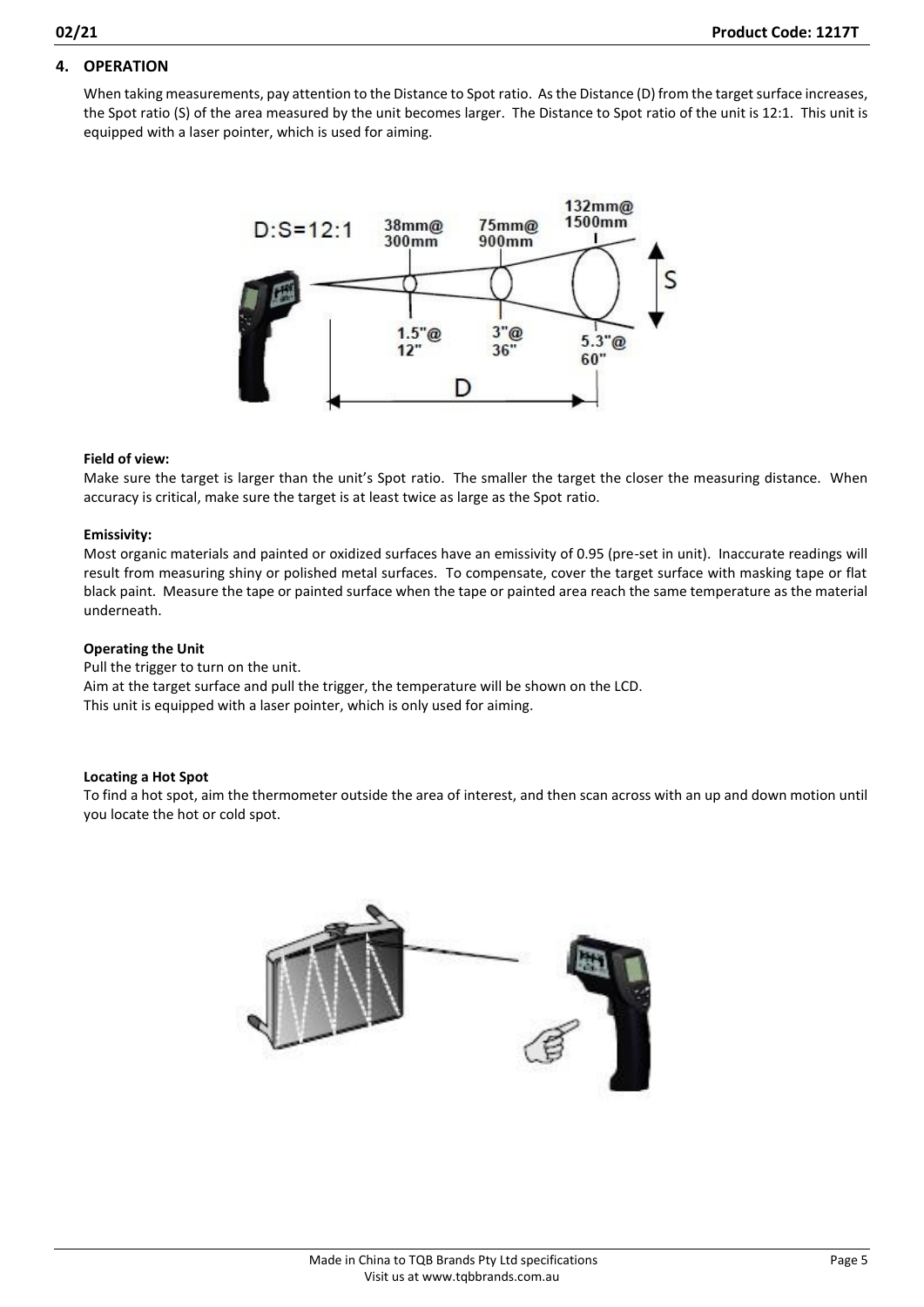| LCD display:                   |   |
|--------------------------------|---|
| A. Measuring reading           |   |
| <b>B.</b> Measuring unit       |   |
| <b>C.</b> Laser on icon        | F |
| <b>D.</b> Back light on icon   |   |
| E. Battery power icon          |   |
| <b>F.</b> Scanning icon        |   |
| G. Data hold icon              |   |
| H. Mode/emissivity indicator   |   |
| I. Data storage / read icon    |   |
| J. Low temperature alarm icon  |   |
| K. High temperature alarm icon |   |

| 1. | Trigger  | Turns on LCD and displays VERXX software version for 1 second. Release the trigger to display reading<br>with HOLD icon.                                                                                                                                                                                                                                                                                                                                                                                                                                                                                                                                                                                                                                                                                                                                                                                                                                                                                                        |
|----|----------|---------------------------------------------------------------------------------------------------------------------------------------------------------------------------------------------------------------------------------------------------------------------------------------------------------------------------------------------------------------------------------------------------------------------------------------------------------------------------------------------------------------------------------------------------------------------------------------------------------------------------------------------------------------------------------------------------------------------------------------------------------------------------------------------------------------------------------------------------------------------------------------------------------------------------------------------------------------------------------------------------------------------------------|
| 2. | Set      | Press to turn back light on when back light is turned on; any operations will remain backlit for 10<br>seconds.                                                                                                                                                                                                                                                                                                                                                                                                                                                                                                                                                                                                                                                                                                                                                                                                                                                                                                                 |
| 3. | Function | Press to access MAX-MIN-DIF-AVG-HAL-LAL-STO functions in normal measuring mode<br>MAX: measuring maximum temperature press key 4 to enter.<br>MIN: measuring minimum temperature<br>DIF: difference between current max and min reading.<br>AVG: measuring average temperature<br>HAL: sets high temperature alarm, press key 5 to set high temperature alarm trigger and confirmed by<br>pressing key 4.<br>LAL: sets low temperature alarm, press 5 keys to set low temperature alarm trigger and confirmed by<br>pressing key 4.<br>STO: data storage--when STO selected, lock & DATA & 1---indicator will shown when press key 4. After<br>temperature read out press key 6 to store, then 2---memory unit will be shown. There $-100$ groups<br>memory unit available. To recall the stored data in normal measuring mode by pressing key 6, remove<br>all data by holding key 6 for 3 seconds.<br>H. EMS: Emissivity setup-- press key 5 for emissivity settings, press key 4 to save setup and back to<br>normal status. |
| 4. | Alarm    | Confirms temperature settings and saves emissivity settings.                                                                                                                                                                                                                                                                                                                                                                                                                                                                                                                                                                                                                                                                                                                                                                                                                                                                                                                                                                    |
| 5. | Up/Down  | Sets temperature alarm settings.                                                                                                                                                                                                                                                                                                                                                                                                                                                                                                                                                                                                                                                                                                                                                                                                                                                                                                                                                                                                |
| 6. | Log      | Stores temperatures to 100 memory groups.                                                                                                                                                                                                                                                                                                                                                                                                                                                                                                                                                                                                                                                                                                                                                                                                                                                                                                                                                                                       |